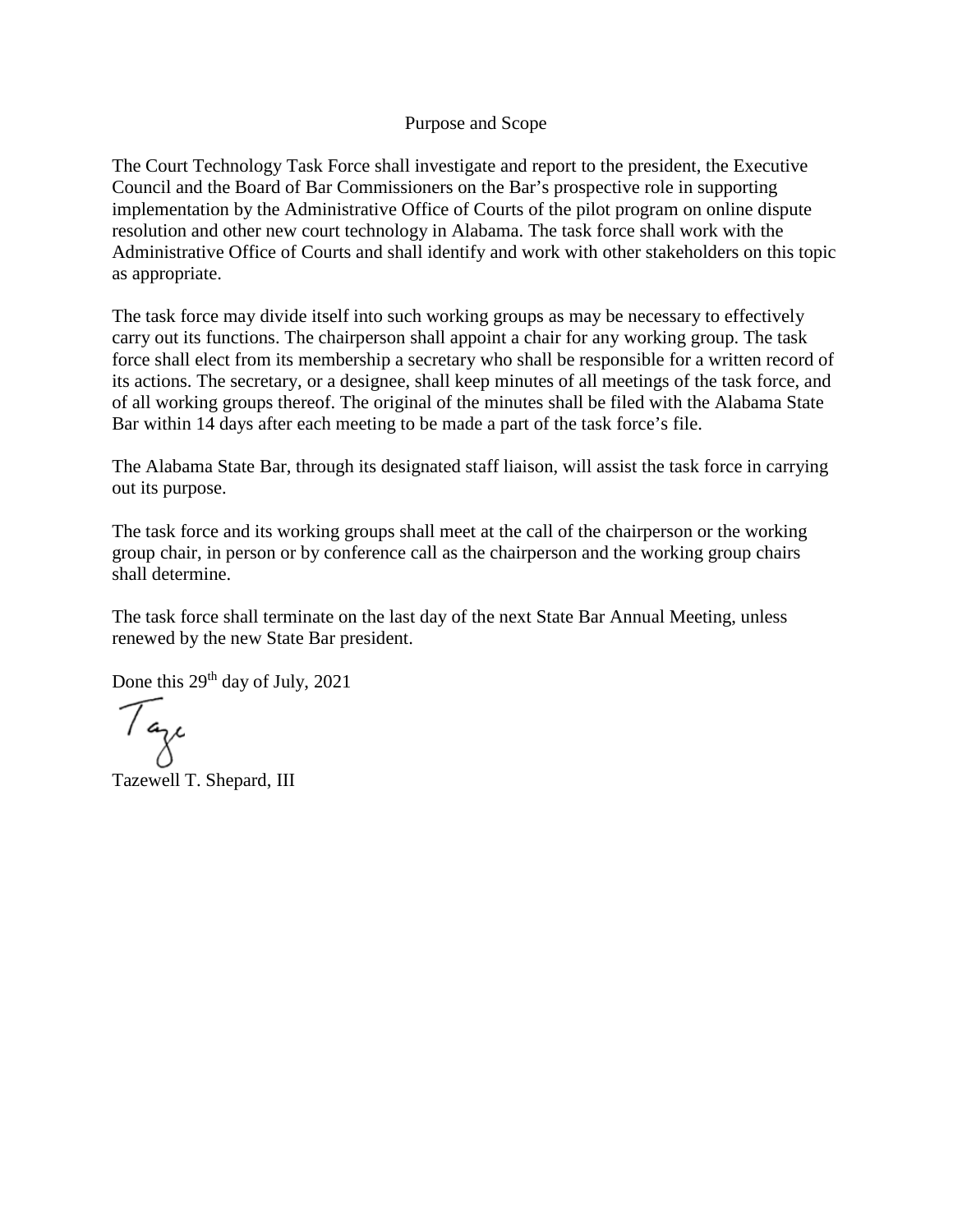## **OPERATIONAL GUIDELINES FOR COMMITTEES AND TASK FORCES**

### **General Requirements**

A quorum for any meeting will be defined as one-third (1/3) of the members of a committee or task force. Any committee or task force that has a different definition of a quorum in its bylaws will amend its bylaws to reflect the definition stated herein.

A quorum is required to conduct business (i.e., vote on issues) at any committee or task force meeting. Discussion meetings where there will be no voting require advance notice to the members but do not require a quorum.

Voting by proxy is not permitted at any meeting of a committee or task force, but members may attend in person or by Zoom video or audio call.

Only the State Bar president or the Executive Director speak on behalf of the Alabama State Bar. No committee or task force member may express a position to the public on behalf of the State Bar without advance authorization by the President or the Board of Bar Commissioners.

The Board of Bar Commissioners, State Bar employees, and task force and committee members will not engage in political activity on behalf of the State Bar. This does not apply to their right to engage in personal political activity so long as there is not explicit or implicit representation of support or involvement by the State Bar.

All committee and task force activities must pass the Keller test. The constitutional restrictions in Keller v. State Bar of California 496 U.S. 1 (1990) and subsequent cases require that positions taken by a mandatory State Bar must be narrowly limited to areas which have a substantial impact upon the judiciary, the practice of law or the administration of justice. In other words, in States where a lawyer is required to be a member of the State Bar, the Bar may not use member's dues to takes positions on political or social issues with which the member may disagree.

# **The Chair's Duties**

The chair of each committee or task force will submit to the President (with copies to the President-elect, and the Executive Director) two reports per year as follows:

(1) A proposal report outlining the projects and objectives of the committee or task force for the coming year, due 30 days after the conclusion of the Annual Meeting. The proposal report will be published in the next edition of The Alabama Lawyer or such other means of distribution as the president or the executive director may establish. and

(2) A final report containing the results of the activities and goals proposed in the proposal report and any other activities of the committee or task force, due 30 days prior to the commencement of the Annual Meeting. The final report will be published in the next edition of The Alabama